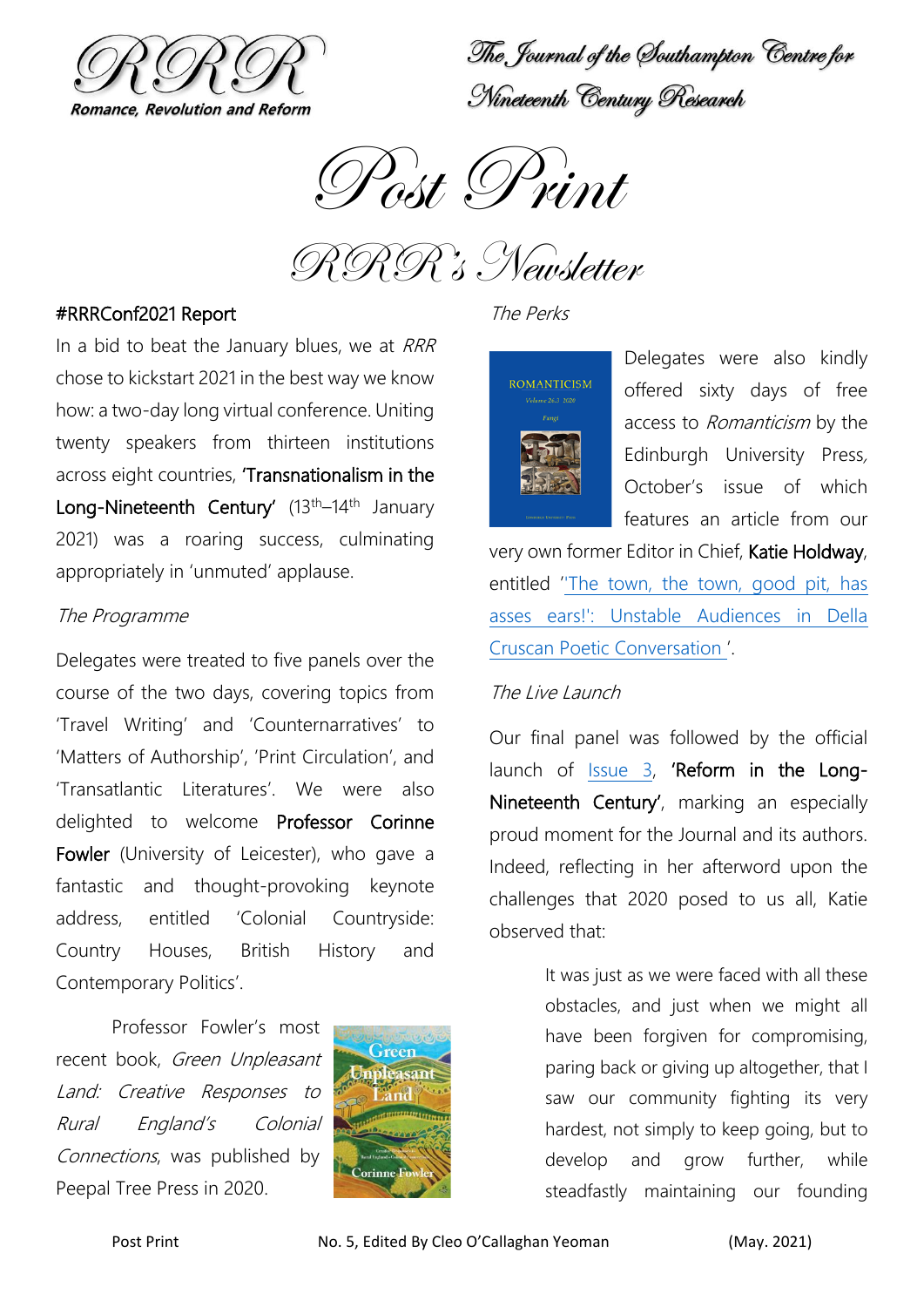

principles […] RRR has always championed community and collective enterprise just as much as scholarly excellence. This year has shown that we can marshal that community to do a great deal of good when it is needed most.

# And the Handover

It was in the spirit of these values, and in looking to the future in our continued celebration of them, that we were delighted to conclude January's conference with the editorial handover, detailed in January's issue of *Post Print*, which saw Katie pass on the proverbial reins to Emma Hills (Conference Chair), whom we welcomed as our new Editor in Chief, with Gemma Holgate at her side as the Journal's new Deputy Editor.

# Viva Victories

We would like to congratulate the following members of our community upon the recent and successful completion of their PhD vivas:

- Beatrice Ashton–Lelliott (University of Portsmouth), who passed her PhD viva in March with a thesis entitled 'Magical Lives: Biography, Conjuring and Disrupting Domesticity in Victorian Literature.' Beatrice's most recent publication appeared in the Victorian Popular Fictions journal (2.1, 2020).
- Marianne Brooker (Birkbeck College, University of London), who passed her PhD viva in February with a thesis

The Journal of the Southampton Centre for Nineteenth Century Research

entitled 'Fugitive Knowledge: Romantic Compilation and the 'Materials of Method<sup>'</sup>

- Sophie Phelps (Anglia Ruskin University), who passed her viva in October of last year with a thesis entitled 'Liminal Compositions of the Child Adult and the Adult Child in the Novels of Charles Dickens.' Sophie is currently studying for a PGCE in postcompulsory education, and plans to submit a book proposal in due course.
- Jacquie Stamp (Canterbury Christ Church University), who passed her viva in March with a thesis entitled 'Going in Circles: Changing Perceptions of the Arctic through Literary and Visual Representations in the Long-Nineteenth-Century.' Jacquie has a research blog, which can be accessed [here.](https://c19arcticrepresentations.wordpress.com/)
- Naomi Walker (University of Chester), who passed her PhD viva in March with a thesis entitled 'The Literary Places of Mary Cholmondeley and Mary Webb: Independent Women and Walking the Shropshire Countryside.' Naomi's article 'The Woman Question in the 1890s: Mary Cholmondeley's *Diana Tempest* (1893) and Red Pottage (1899)' will be published in the forthcoming third volume of British Women's Writing From Bronte to Bloomsbury, 1840- 1940.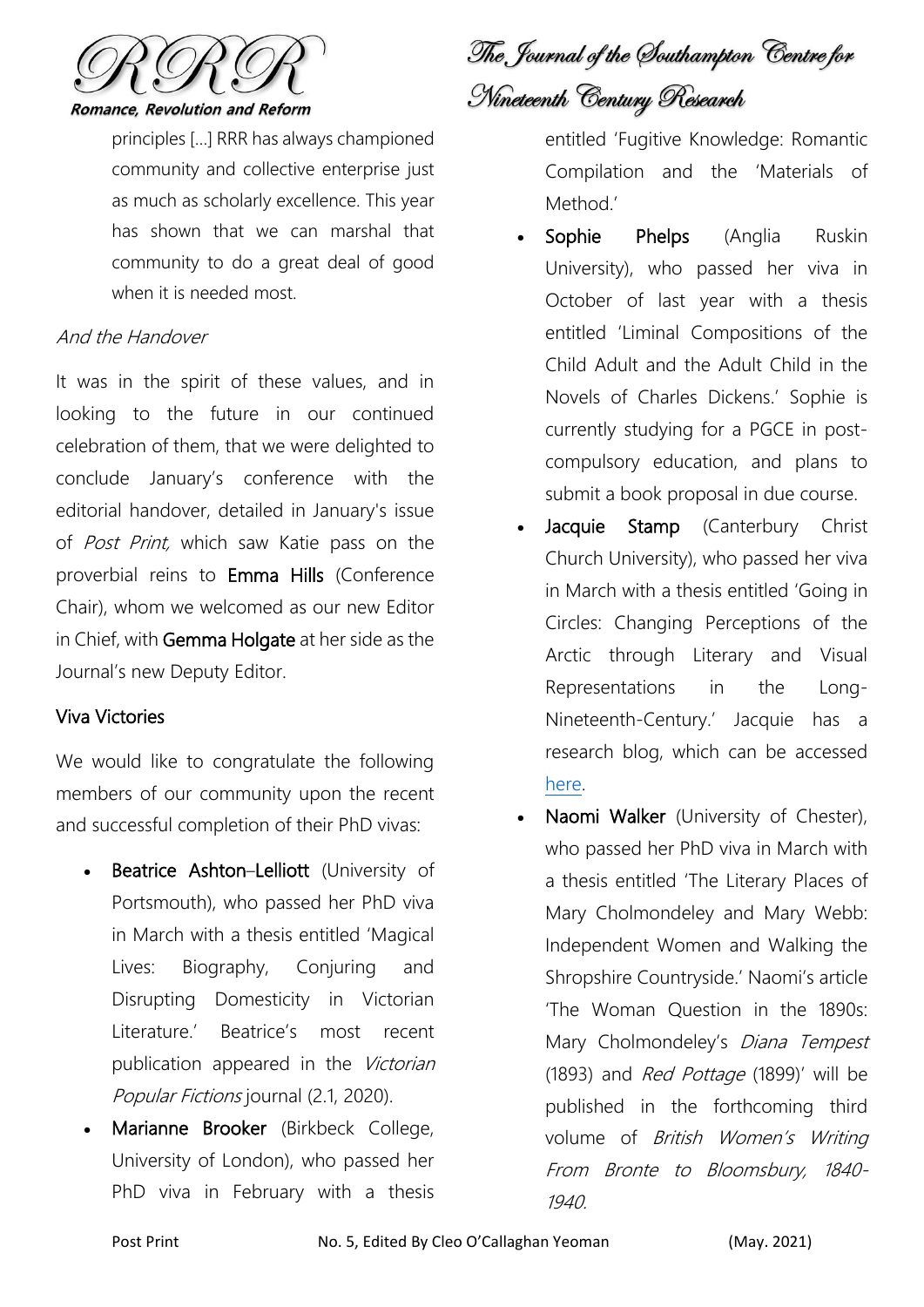

Congratulations Dr Aston–Lelliott, Dr Brooker, Dr Phelps, Dr Stamp, and Dr Walker!

# Conference CFP

Submissions are open for 'The Neo-Victorian and the Late-Victorian: Texts, Media, Politics', organised by the University of Brighton, and taking place on 2<sup>nd</sup>–3<sup>rd</sup> September 2021. In light of increased interest in nineteenth-century culture over the course of the past few decades, this conference will focus specifically upon the didactic relationship between the Late-Victorian Period and the Neo-Victorian Period. Papers that consider the ways in which the former period is re-envisioned and reconceptualised within the latter are especially welcomed. Abstracts should be sent to the conference organisers, Dr Vicky Margree and Dr Aris Mousoutzanis. The deadline for submissions is Friday 28<sup>th</sup> May 2021, and access to the full CFP can be found [here.](http://blogs.brighton.ac.uk/neovictorian/cfp/)



Kent Maps Digital Symposium

The Kent Maps Project will hold its first digital symposium, entitled 'Revivals and Survivals: Rediscovering History in the Census Year', on Wednesday 5<sup>th</sup> May 2021. Book your symposium tickets [here.](https://www.eventbrite.co.uk/e/kent-maps-digital-symposium-2021-tickets-146482128991?aff=ebdssbeac)

The Journal of the Southampton Centre for Nineteenth Century Research

Led by Professor Carolyn Oulton (Canterbury Christ Church University), the Kent Maps Project is a collaboration between the Centre for Kent History and Heritage and JSTOR Labs. Seeking to 'problematise the ways in which we interpret and represent the past', the project researches 'historic, literary and geographical records to create an interactive experience seen through multi-disciplinary lenses'.

# Seminar Series Success

As the need for online conferences has extended into this year, it is a delight to be able to reflect here upon the success of the SCNR's Spring seminar series. Over the course of the past four months, these seminars have brought together members of our community not only from an international variety of institutions, but also a variety of disciplines, providing them with opportunity to continue sharing and discussing their research in what has otherwise been a necessarily isolated time.

Kicking things off on Wednesday 17th February, Dr Melissa Gustin (University of York) presented her talk entitled 'The Bones of a Story: Animating Absent Remains in The Last Days of Pompeii, in which she discussed the animation of partial, fragmentary, and imaginary human remains in Edward Buwler Lytton's novel, and the myths of indexicality surrounding nineteenth-century casts.